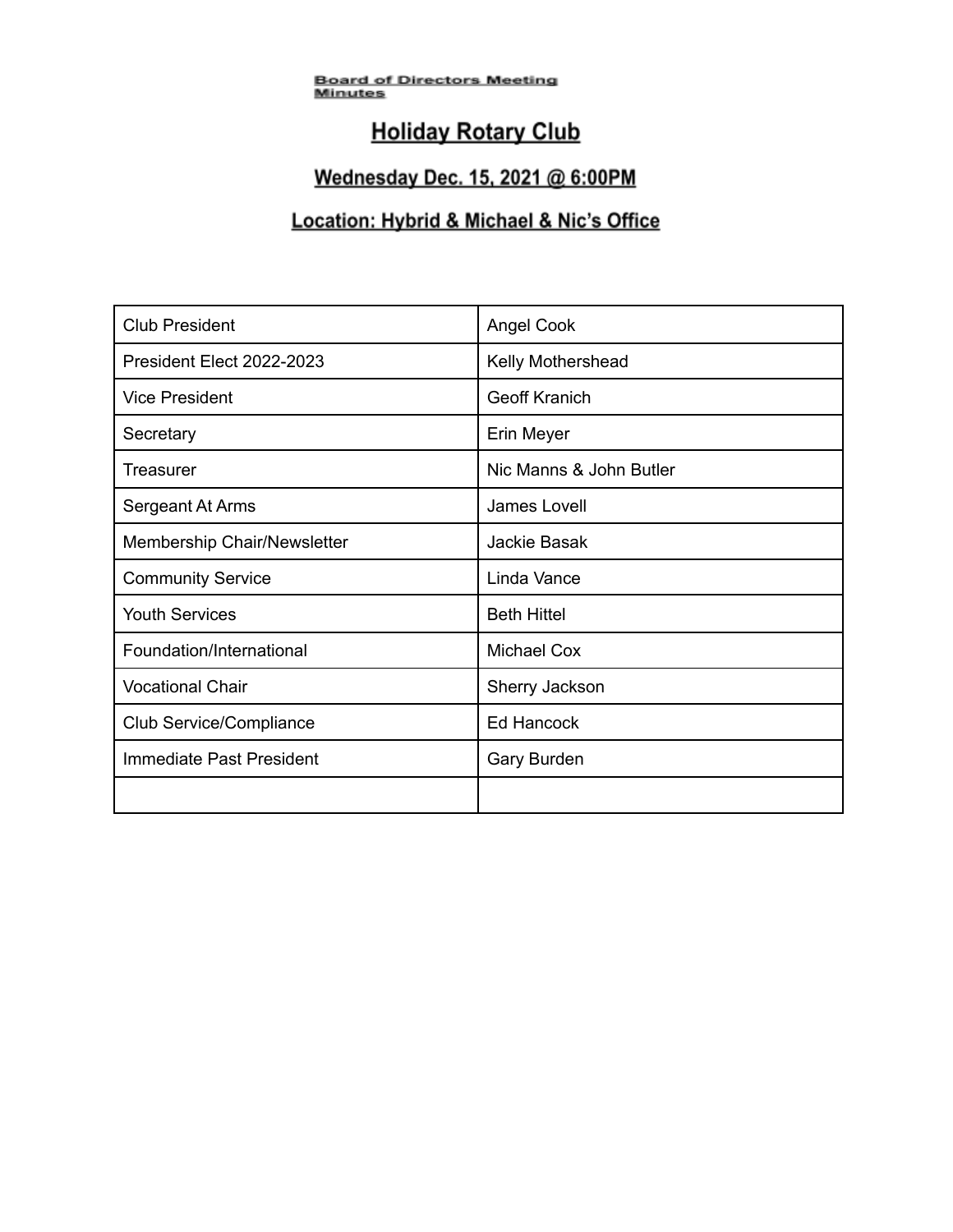### **Holiday Rotary Club**

### Wednesday Dec. 15, 2021 @ 6:00PM

### Location: Hybrid & Michael & Nic's Office

#### A. **Call to Order:** (7\* Member Quorum) 6:02pm

#### **B. Approval of Minutes from the last Board Meeting:**

Motion: NIc Manns Second: Kelly Mothershead Action: Passes

#### **C. Approval of Agenda**

Motion:Erin Meyer\_\_\_\_\_\_\_\_\_\_\_\_Second: Ed Hancock\_\_\_\_\_\_\_\_ Action: Passes

#### **D. Committee Reports**

1. Membership (Jackie)- Bill Thomas, Jeremy Wilgus

Jeremy Wilgus application for new membership approval

Motion: Geoff Second: Michael Cox Action: Approved

Bill Thomas emailed resignation letter- Angel denied it and spoke with him about taking a leave of absence. He requested time to make a decision.

Jackie also had a conversation and he will let us know.

Motion to only bill for membership but not meals Erin Meyer Second: Ed Hancock Action: passes

\*Nick will do a quick analysis on meal costs for 2022

- 2. Newsletter (Jackie)
- 3. Community Service (Linda)- Sleep in Heavenly Peace event for West Side 7 Chuck Walker is also involved- opportunity to gain some engagement back Pak a Sak resending link to Angel
- 4. Youth Services (Beth) Most participation from Gulf and Anclote clubs for Holiday Parade

a. Interact Update

- 5. Foundation (Michael) No report
- 6. International (Michael) NIgeria water international grant possible partnership with US Water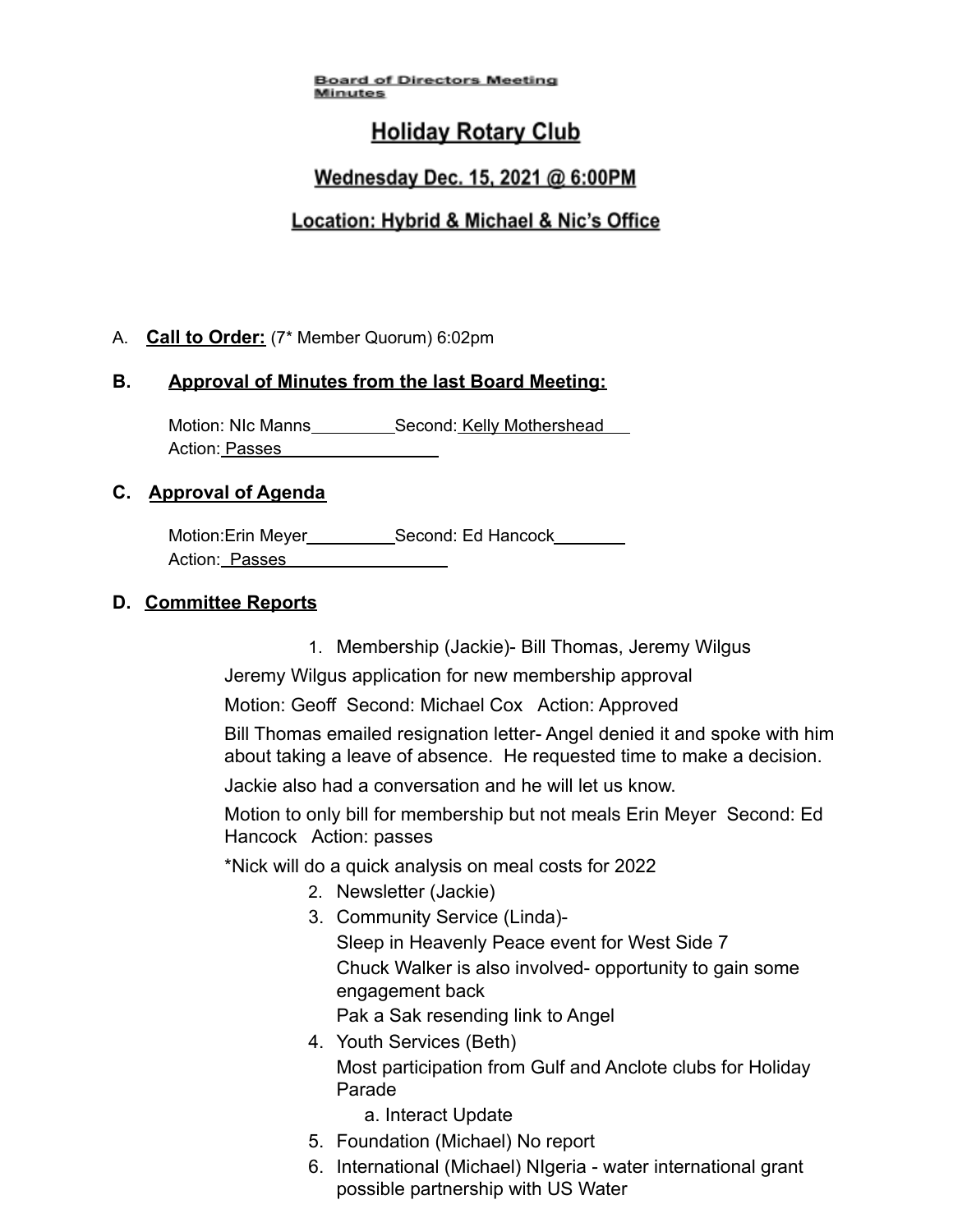# **Holiday Rotary Club**

### Wednesday Dec. 15, 2021 @ 6:00PM

### Location: Hybrid & Michael & Nic's Office

- 7. Club Service/Compliance (Ed) All is good. Teresa has speaker set for January
- 8. Boats, Bikes, & Bands Extravaganza Poker Run- Erin Meyer & Kelly Mothershead - April 30th- Meetings to begin when Set our first meeting for first week in January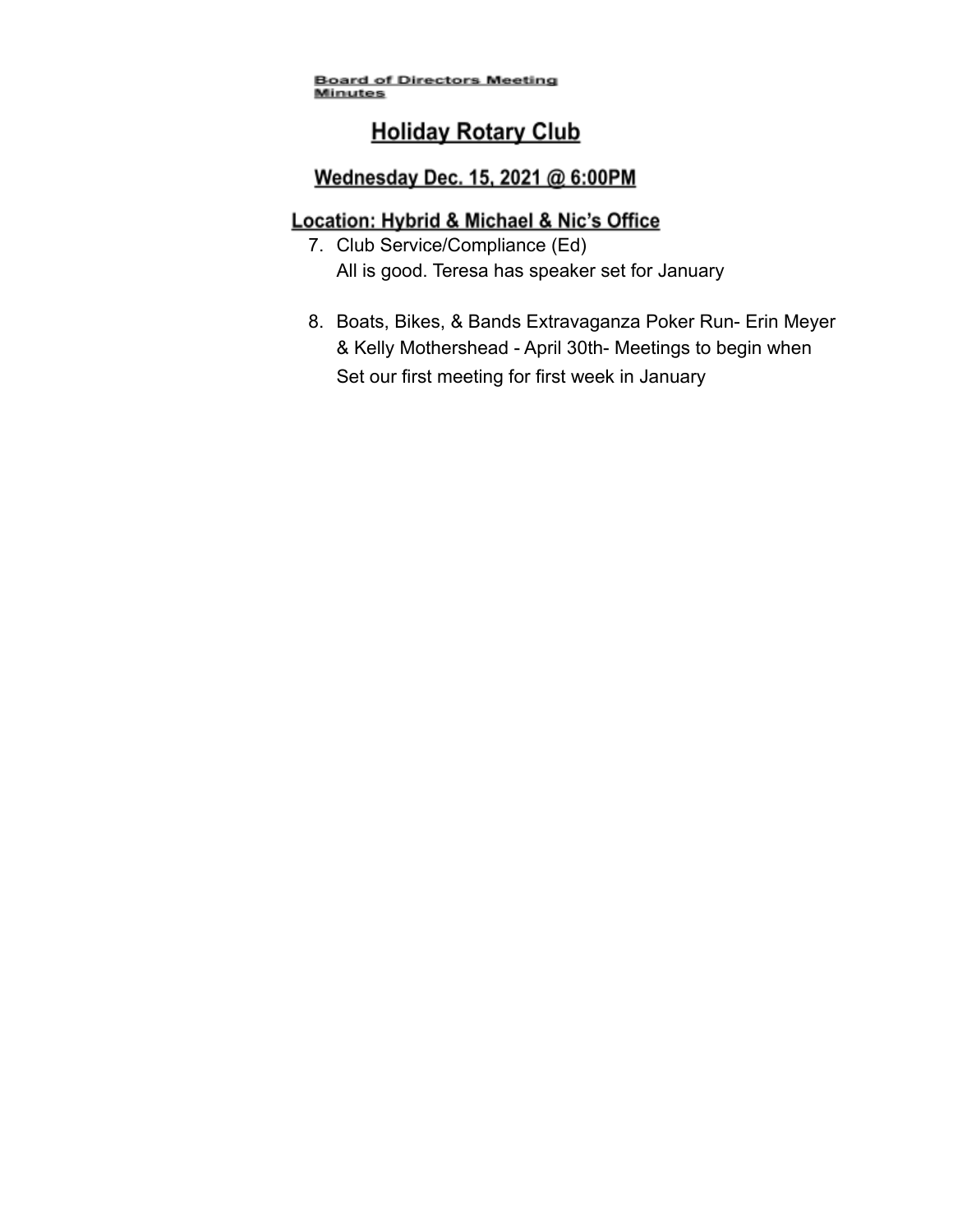## **Holiday Rotary Club**

### Wednesday Dec. 15, 2021 @ 6:00PM

### Location: Hybrid & Michael & Nic's Office

### **E. Action Items**

Treasurer's Report: (**Nicholas Mann) a.**

Motion: Erin Meyer\_\_\_\_Second: Geoff Kranich\_\_\_Action\_Passes Whiskey raffle and Junk in trunk ran through club but should have been endowment. See Nic analysis of both attached.

Whiskey Raffel: \$4225.22 net = Club owes the Endowment the total. Endowment owes the club the 15% plus expenses.

Junk in trunk Endowment owes the club \$361.78 for expenses.

WE NEED TO STOP USING CLUB \$ AND ENDOWMENT MONEY INAPPROPRIATELY

### **F. Old Business:**

### **G. President Discussion Items**

- 1. TAKING BACK THE PARADE FROM CHAMBER
- 2. Tip server at Social
- 3. Jocelyn visit Feb 22nd
- 4. PETS Training- Reimbursement- budget is \$325- expense for hotel only is \$550 Kelly's Slate -
	- President- [Kelly Mothershead](mailto:jonesk296@gmail.com)
	- Immediate Past President- Angel Cook
	- Vice President- Kim Bogart Proposed
	- Social- Maria Johnson
	- Treasurer- NIc Manns
	- Secretary- Erin Meyer
	- Sgt at Arms- Jim Lovel
	- Newsletter- Jackie Basak
	- Foundation- MIchael Cox
	- International-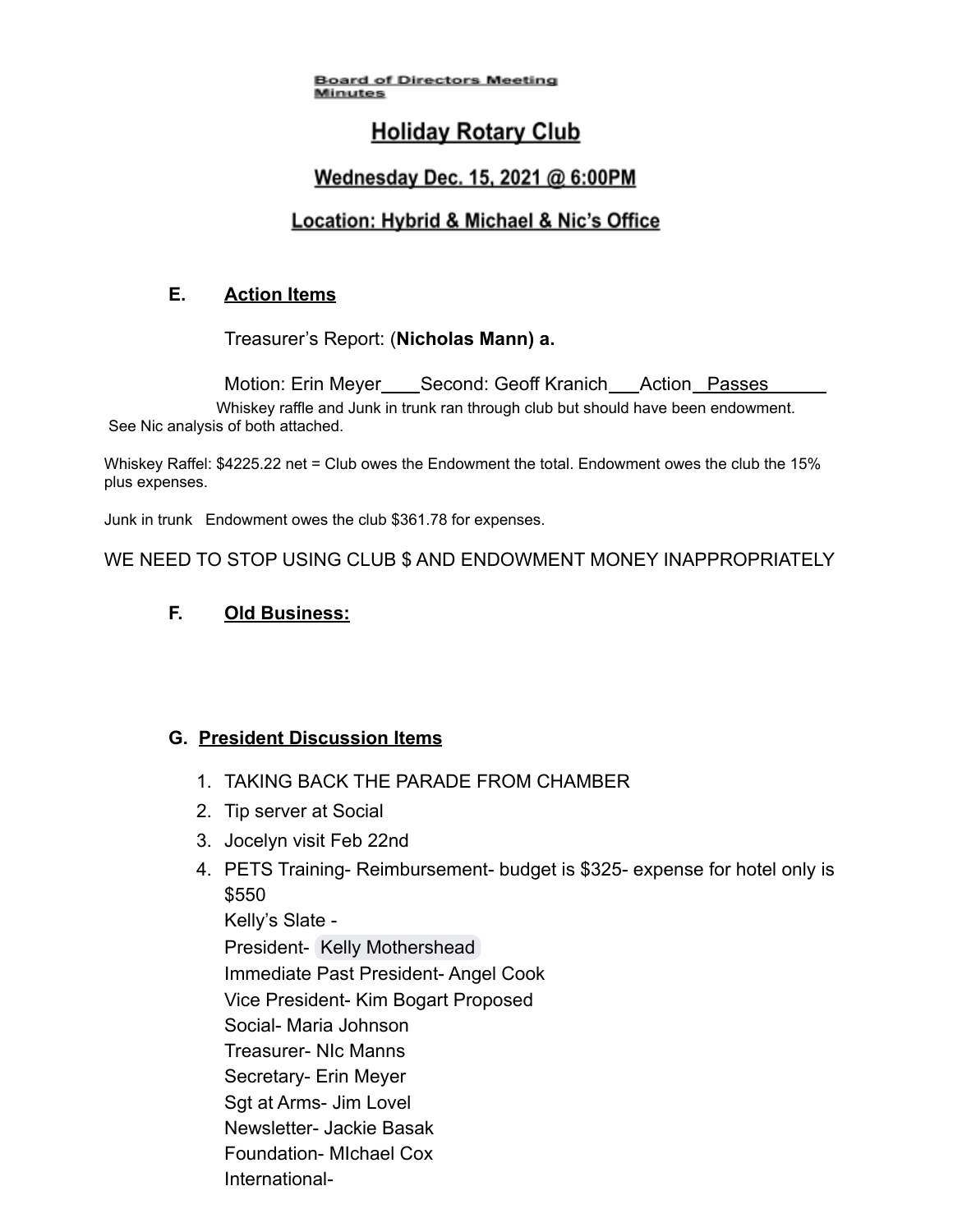## **Holiday Rotary Club**

### Wednesday Dec. 15, 2021 @ 6:00PM

### Location: Hybrid & Michael & Nic's Office

Community Service- Amanda Murphy Youth Services- Beth Hittel President Elect- Geoff Kranich Vocational- Robyn Liska

- 5. Thanksgiving Meals- update and Christmas Meals- 8 families fed \$100 each per event
- 6. Holiday Street Parade
- 7. Proposed Endowment Budget- see attached provided by Gary Burden Motion to approve budget: Erin Meyer Second: Angel Cook Action: Passes.

### **H. Adjourn**

| Move to Adjourn: | <b>Angel Cook</b>        |
|------------------|--------------------------|
| Motion:          | Jackie Basak             |
| Second:          | <b>Kelly Mothershead</b> |

### **TASKS TO D0**